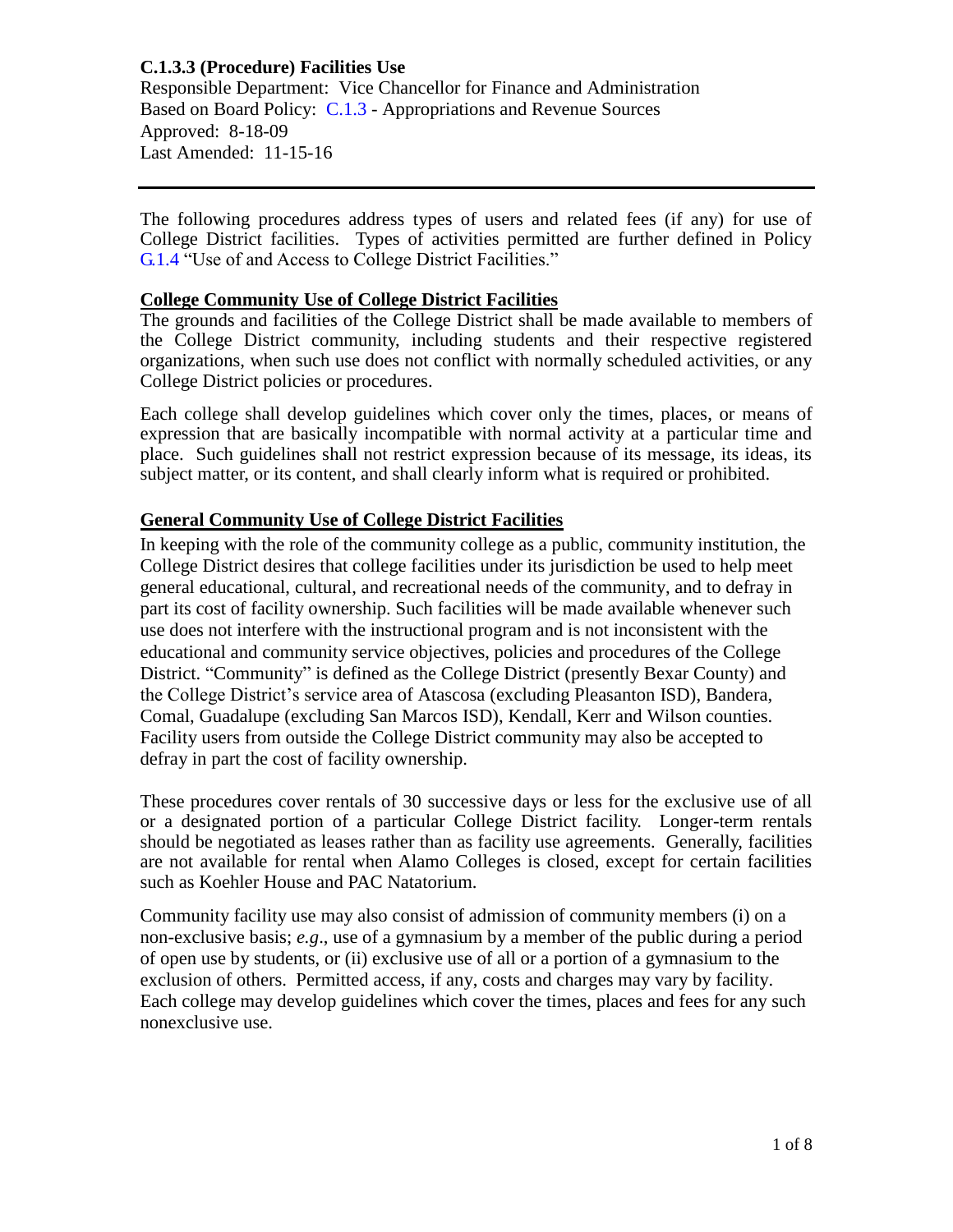Responsible Department: Vice Chancellor for Finance and Administration Based on Board Policy: [C.1.3](https://www.alamo.edu/siteassets/district/about-us/leadership/board-of-trustees/policies-pdfs/section-c/c.1.3-policy.pdf) - Appropriations and Revenue Sources Approved: 8-18-09 Last Amended: 11-15-16

#### **Fee Categories for Permitted Users of Facilities:**

**Group 1**: No Rental Fees. Groups that are integral parts of the College District such as student government, faculty, and/or staff may use facilities without charge by the College District for matters relating to the College District business. Use by faculty and/or staff unrelated to College District business will be charged the Group 3 rate. For example, should the District Staff Council use a conference room for a meeting there would be no charge or cost recovery. Groups formally recognized by the College District, such as registered student organizations, will be charged only for incremental costs for housekeeping, technology, security and/or other. The execution of a Facility Use Agreement containing insurance requirements is not required for Group 1 users.

**Group 2** - At cost: Use by groups that are organized for general civic improvement or welfare and exempt from federal taxation under  $501(c)(3)$  and public officials or entities engaged in non-political activities may use the College District facilities for meetings open to the public at a rate which covers the direct cost to the College District, such as those of security, housekeeping, support personnel, set up fees, extra utilities, etc. The execution of a Facility Use Agreement containing insurance requirements is mandatory for Group 2 users.

**Group 3** - Commercial use charge: This classification shall include all other users, including, without limitation, commercial users, Group 1 users engaged in activities unrelated to College District business, non- $501(c)(3)$  nonprofits and individuals, groups or entities engaged in political activities. Such users shall be charged the greater of a market rate or the direct cost of the use to the College District. The execution of a Facility Use Agreement containing insurance requirements is mandatory for Group 3 users.

**Group 4** – Certain users and/or facilities qualify for use without any charge in furtherance of the legitimate interests of the College District with a frequency sufficient to be authorized without resort to the fee exception process hereinafter set forth, as follows. A facility may be used (other than for large events which would generate a significant housekeeping and/or security burden) by neighborhood associations, chambers of commerce, similar associations or small local governmental units within its vicinity with the written permission of the Chancellor, the President or Vice-Chancellor responsible for the facility or the Associate Vice-Chancellor for Facilities. Rare facilities such as San Antonio Colleges' Eco Centro which have as a core purpose the attraction of Community members for demonstration or Community education purposes may be used with the written permission of the Chancellor, or the President or Vice-Chancellor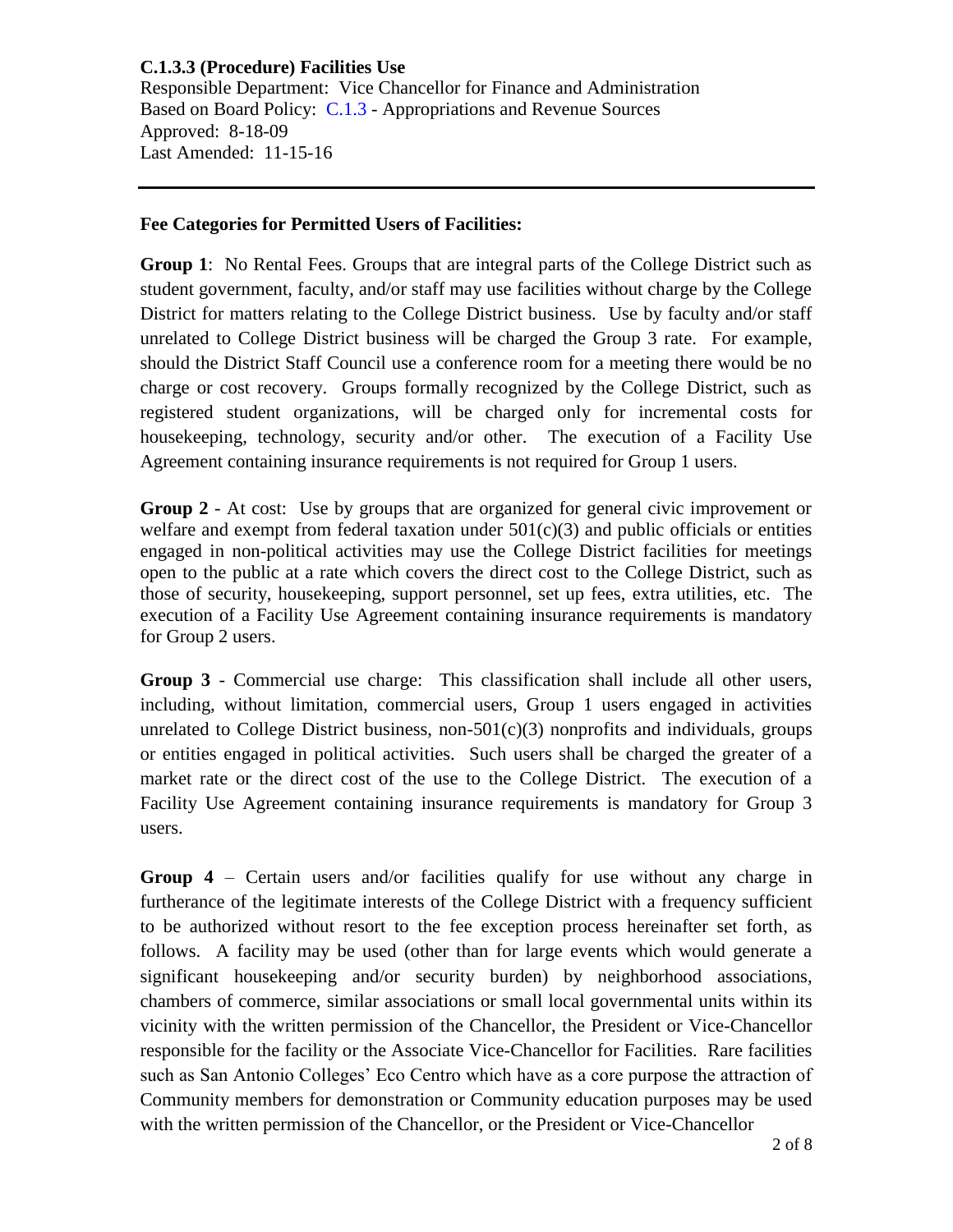Responsible Department: Vice Chancellor for Finance and Administration Based on Board Policy: [C.1.3](https://www.alamo.edu/siteassets/district/about-us/leadership/board-of-trustees/policies-pdfs/section-c/c.1.3-policy.pdf) - Appropriations and Revenue Sources Approved: 8-18-09 Last Amended: 11-15-16

responsible for the facility. Facility use agreements shall not be required for authorized Group 4 uses, and such users shall designate the College District as an additional insured with waiver of subrogation on any available user liability insurance, but shall not be required to purchase insurance which they do not already carry.

#### **General Policies Governing Uses of College District Facilities:**

- 1. Educational programs have priority in the use of College District facilities at all times. No use shall be permitted that interferes in any way with a College District instructional program or activity, whether daytime or evening school.
- 2. An upfront deposit may be charged if deemed prudent by the College or department.
- 3. The use of any College District property shall be under the direction of an authorized member of the College District staff, and pursuant to a fully executed facility use agreements based upon College District forms complying with any applicable College District approval requirements for Group 2 and Group 3 uses.
- 4. Requests for use of facilities should be submitted to the Vice President College Services/Associate Vice Chancellor Facilities or designee(s) as appropriate, at least three weeks in advance of the proposed use. Shorter timeframes may jeopardize the rental.
- 5. In general, requests submitted by College District residents shall have precedence over those from residents of the reminder of its service area, which in turn shall have precedence over those from residents of other areas.
- 6. Facility Use Agreements shall specify hours, dates, locations, number of persons anticipated to attend and equipment needs. The user shall not arrive before the time authorized and shall leave the College District facility at the time specified and in the same condition as it was at the commencement of the rental.
- 7. Keys to College District buildings shall be assigned only to College District employees, and buildings shall be opened only by such employees.
- 8. Smoking and the use of tobacco and nicotine consumption products, including vapor or e-cigarettes are prohibited in all classrooms, laboratories, offices, conference rooms, hallways, and all other rooms in all buildings of the College District, and on all property which is owned, leased, rented, or otherwise under the control of the College District. *See Policy [C.2.13.](https://www.alamo.edu/siteassets/district/about-us/leadership/board-of-trustees/policies-pdfs/section-c/c.2.13-policy.pdf)*
- 9. Possessing, drinking, or being under the influence of alcohol is prohibited on College District property, other than as specifically authorized on a limited basis pursuant to other procedures. Any service of alcohol by a facility user requires special permission and the use of an alcohol-authorizing special Facility Use Agreement. Security is required for all such events.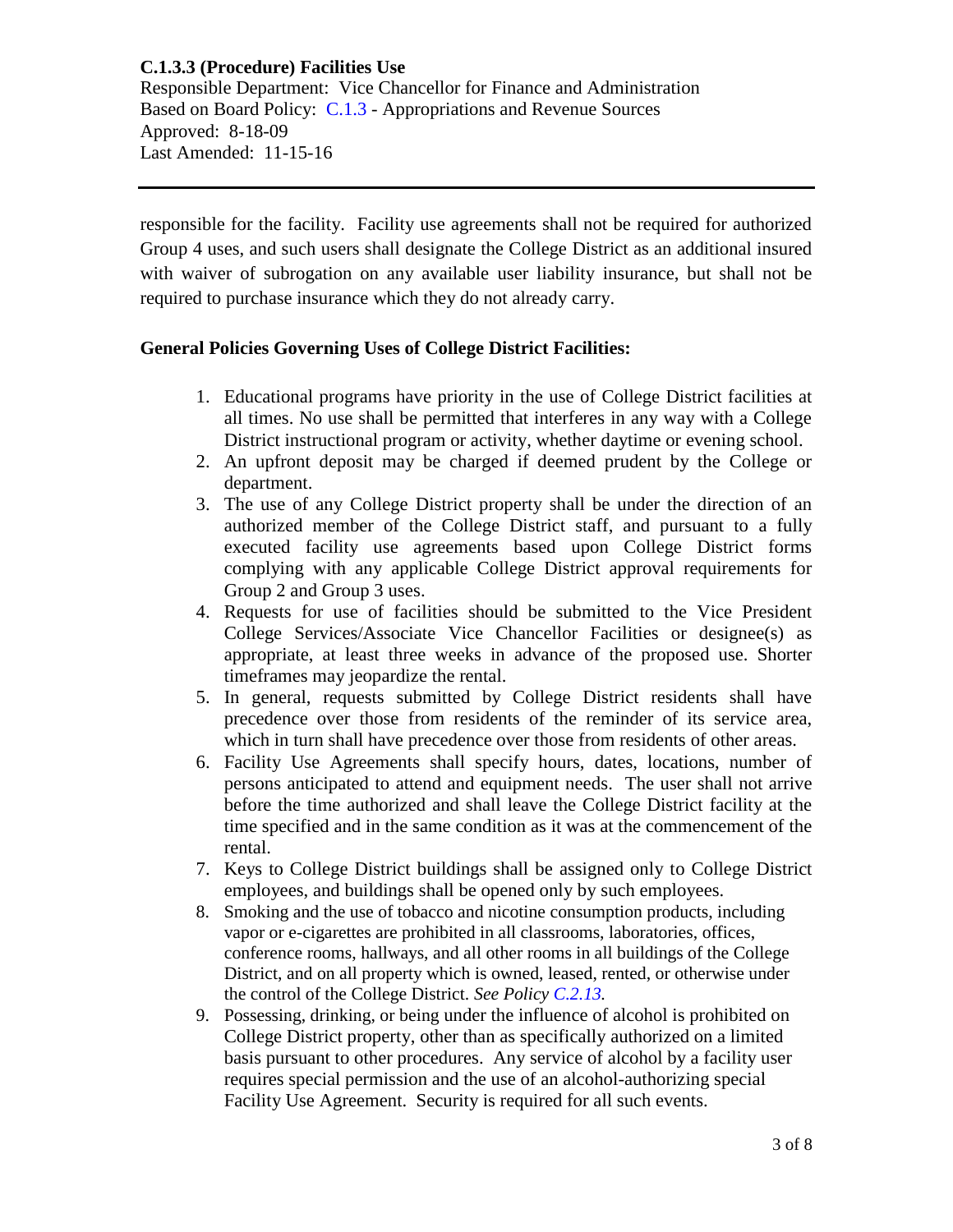Responsible Department: Vice Chancellor for Finance and Administration Based on Board Policy: [C.1.3](https://www.alamo.edu/siteassets/district/about-us/leadership/board-of-trustees/policies-pdfs/section-c/c.1.3-policy.pdf) - Appropriations and Revenue Sources Approved: 8-18-09 Last Amended: 11-15-16

- 10. Youth or children's groups shall be supervised by responsible adults provided by the sponsoring organization. Security is required.
- 11. College District furniture, apparatus, and/or equipment shall not be removed, altered, or displaced.
- 12. Materials used for decorations shall be flameproof. Decorations must be removed and the facility left in the same condition as before the event.
- 13. Organizations using College District buildings shall safeguard and care for the facilities and equipment and shall assume responsibility for payment of any damages resulting from their use of the facilities under the Facility Use Agreement.
- 14. Authorization shall be given only for use of specific facilities using specific entrances to specific areas.
- 15. Permission for use of any College District facility shall be revoked when the use interferes with regular College District use, when facilities are misused, or when applicable rules are violated. Organizations or persons with a history of misuse of College District facilities may be barred from future facility use.
- 16. Facility use shall require reimbursement for additional security officers determined necessary for such activity. (See Security section below for guidelines)
- 17. The College District shall require proof of liability insurance by the Group 2 and Group 3 users based on the risks involved in the intended use, subject to self-insurance or restricted-scope insurance by governmental entities. See Facility Use Form for requirements.
- 18. In the event a substitution of rooms occurs:
	- A. Due to building maintenance, repairs, or necessary to support other College District activities – user will not be assessed a fee great than originally agreed if a larger facility is provided.
	- B. Due to customer reduced requirements the lower room rate will be applied as long as College District is given 2 weeks' notice in advance.
	- C. Due to customer increased need the higher fee will be assessed and collected.
- 19. Refunds:
	- A. If customer paid via Marketplace, the VPCS should send a request with the original function information (who, what, when, where, amount) to the Business Office. A credit will be applied via Marketplace to refund the monies.
	- B. If customer paid via Direct Invoice, the VPCS or AVC Facilities Operation should create a Direct Pay to reimburse the customer.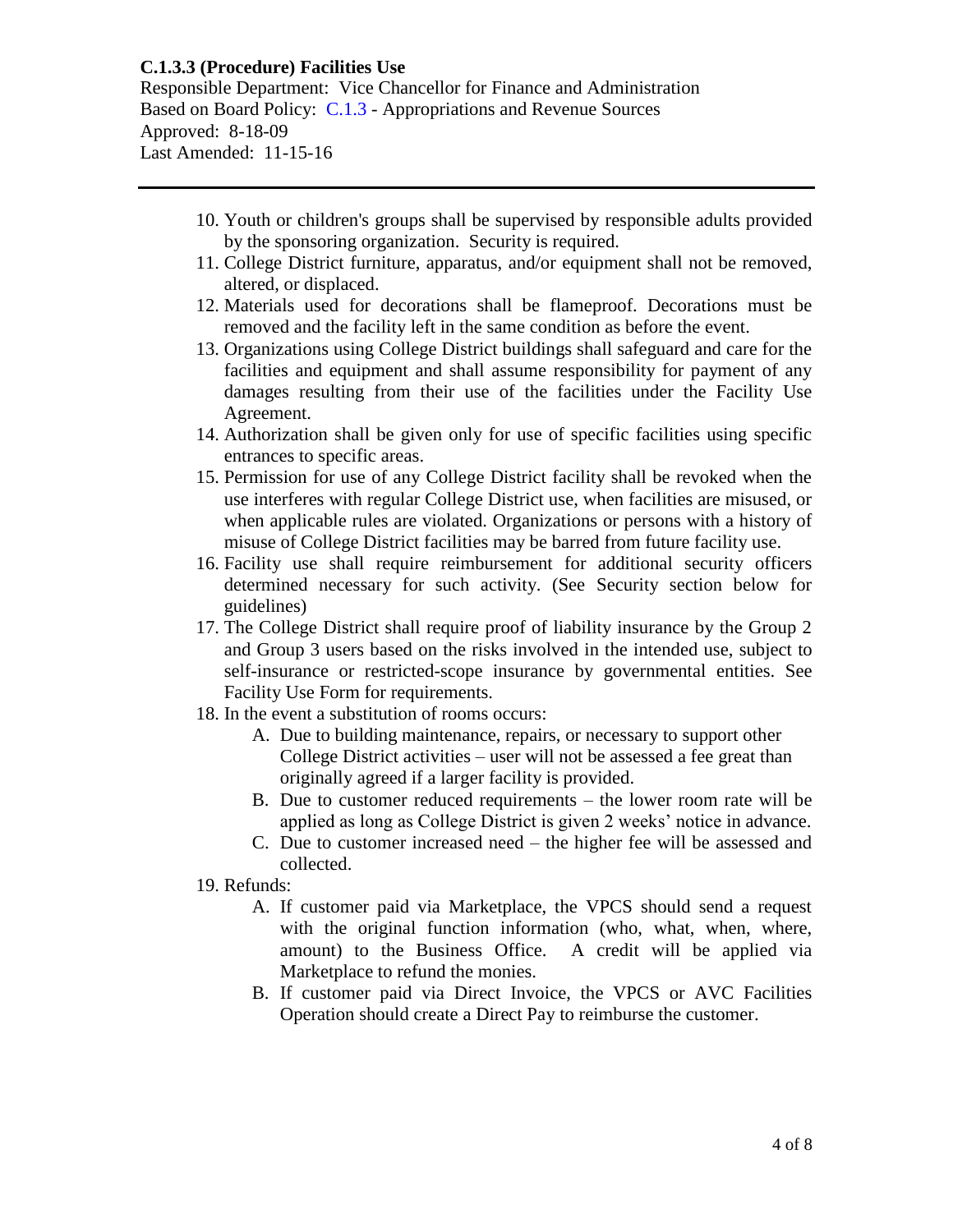Responsible Department: Vice Chancellor for Finance and Administration Based on Board Policy: [C.1.3](https://www.alamo.edu/siteassets/district/about-us/leadership/board-of-trustees/policies-pdfs/section-c/c.1.3-policy.pdf) - Appropriations and Revenue Sources Approved: 8-18-09 Last Amended: 11-15-16



### **Facilities, Equipment and Support for Rental (Based on availability)**

- 1. Facilities:
	- A. Classrooms/Lecture Halls/Labs
	- B. Conference/Meeting Rooms/Board Rooms
	- C. Dining Facilities
	- D. Performing Arts Facilities
	- E. Athletic Facilities
	- F. Parking Lots
- 2. Equipment
	- A. Audio Visual
	- B. Computers
	- C. Tables/chairs/risers
	- D. Other see fee schedule

### 3. Support Services (see Fee Schedule for rates)

- A. Maintenance/Custodial (required 4 hours minimum)
- B. Security (Required 4 hours minimum)
- C. Technical Support (AV or Computer Technicians)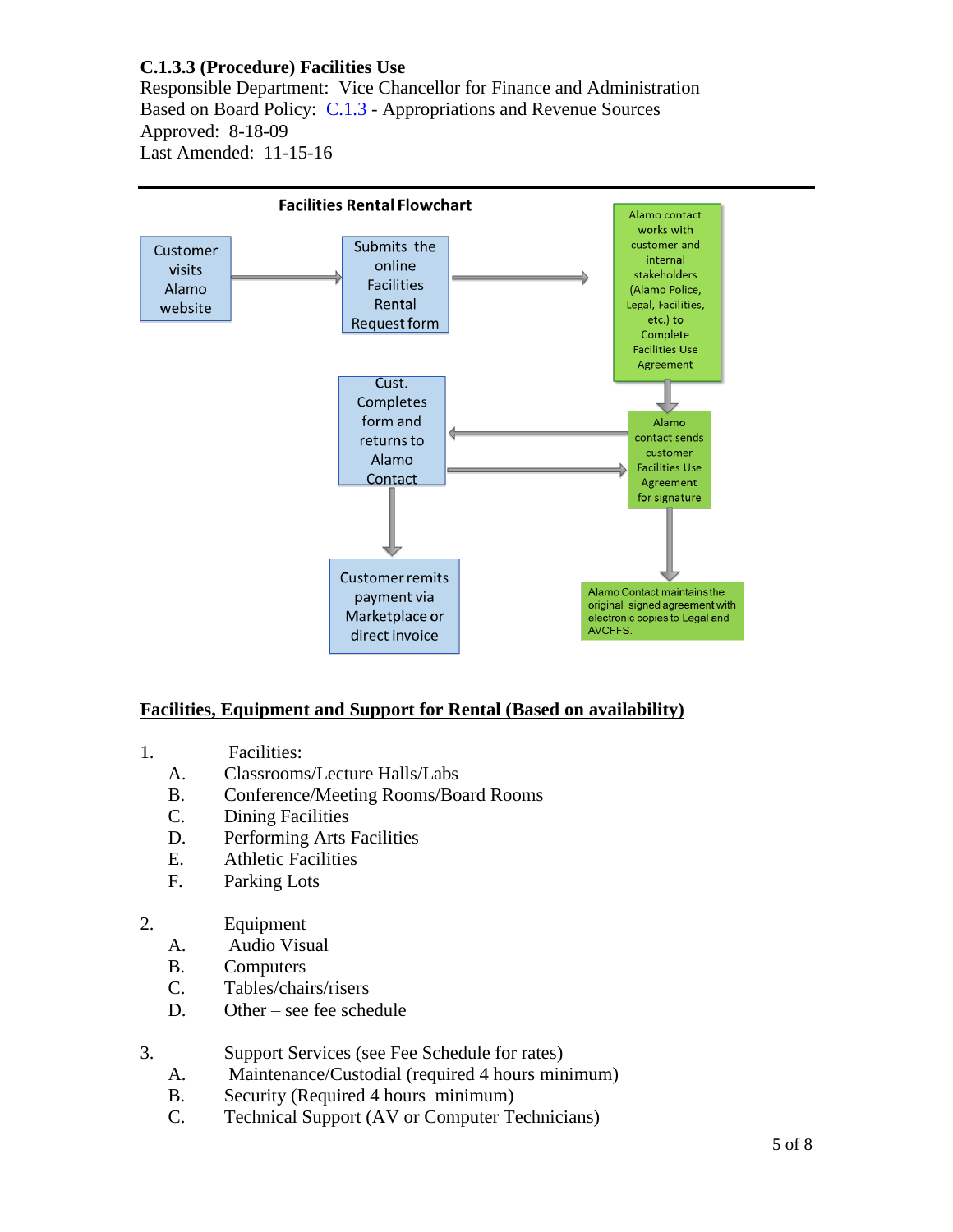Responsible Department: Vice Chancellor for Finance and Administration Based on Board Policy: [C.1.3](https://www.alamo.edu/siteassets/district/about-us/leadership/board-of-trustees/policies-pdfs/section-c/c.1.3-policy.pdf) - Appropriations and Revenue Sources Approved: 8-18-09 Last Amended: 11-15-16

- D. Theatre Technicians/Event Managers
- E. Gymnasium Staff

## **Fee Schedule**

The detailed standard schedule of fees for use of College District facilities shall be maintained by the Office of the Associate Vice Chancellor of Finance and Fiscal Services and approved by general facility category by the Board.

Fee Schedule may be found at: https://v3.boardbook.org/Public/PublicItemDownload.aspx?ik=36713553

## **Guidelines/Procedures for Use of College Facilities Request for Fee Exceptions**

Upon approval by the Chancellor or appropriate Vice Chancellor/College President, rental rates or requirements unnecessary for a particular use may be reduced. A request for reduction must be completed by the Group or user requesting the fee exception. The department will complete the Rental Agreement Fee Exemption Form and submit to the Vice Chancellor/College President.

### **Criteria for Fee Reduction**

- A. Co-Sponsorship: No Fee Required
	- Any activity/event in which the College District is an announced and publicized co-sponsor with another organization.
	- College District personnel must actively participate in the planning and managing of the activity.
	- Co-sponsorship waiver of facility fees must be approved by the VC/ President or designee.
- B. Professional Organization: May qualify for a reduced fee. A College District employee or Board member may use facilities for an event without complying with the rent or insurance requirements where the event meets the following limited conditions:
	- The employee or Board member actively participates in the event and is responsible for managing it; and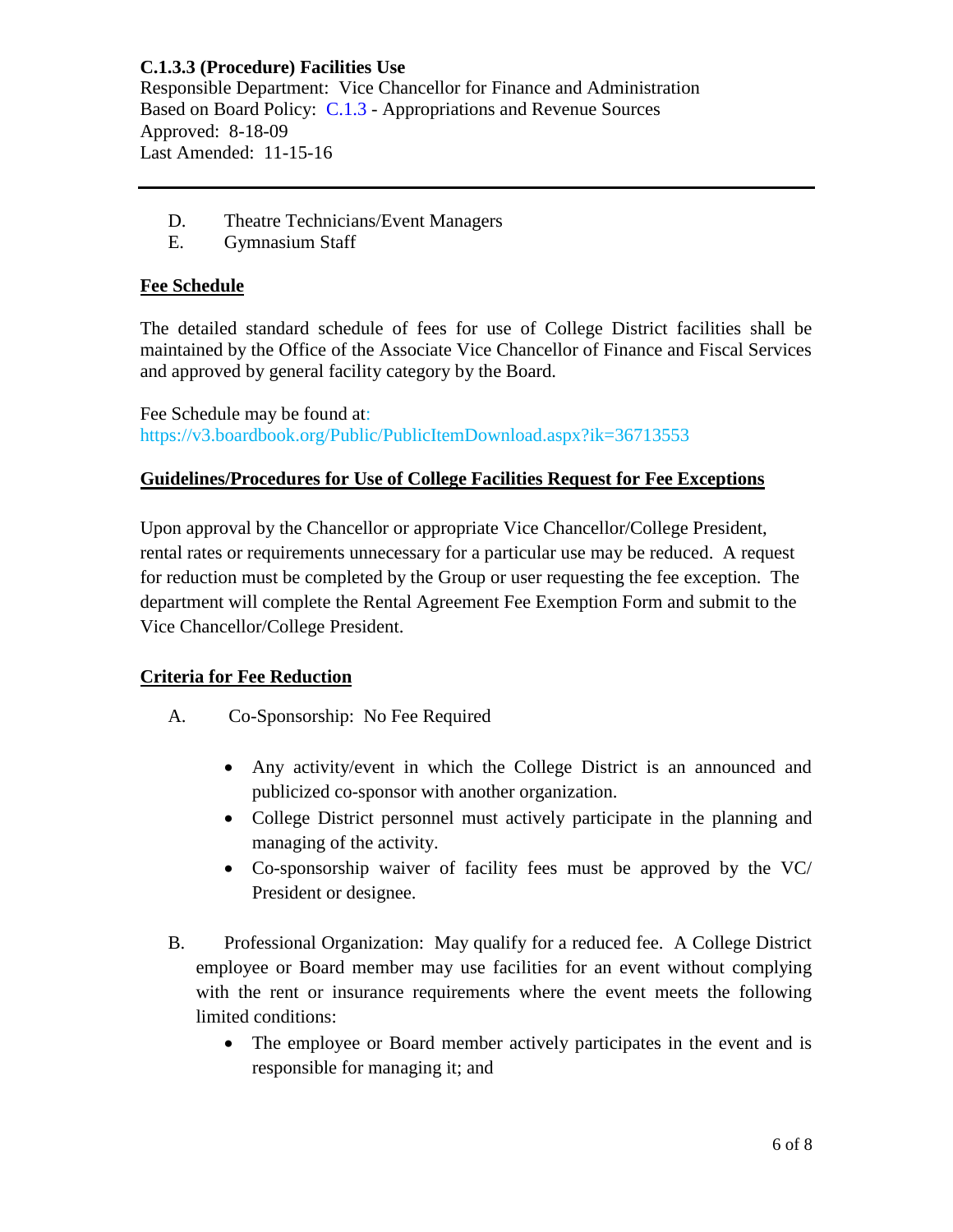**C.1.3.3 (Procedure) Facilities Use** Responsible Department: Vice Chancellor for Finance and Administration Based on Board Policy: [C.1.3](https://www.alamo.edu/siteassets/district/about-us/leadership/board-of-trustees/policies-pdfs/section-c/c.1.3-policy.pdf) - Appropriations and Revenue Sources Approved: 8-18-09 Last Amended: 11-15-16

- The event is for a professional organization in which the employee or Board member actively participates, and whose objectives directly relate to the
- employee's work at the College District or to the Board member's College District responsibilities.

 C. Special Cases: College District facilities may be used for an event without fully complying with the rent requirement in special cases where the event meets the following limited conditions:

- The user has a special relationship with the College District or a Board member which is directly related to the College District mission or key Community objectives recognized by the Board and the exception is specifically approved in writing by the Chancellor; or
- The user offers consideration in kind in lieu of rent; or
- The facility is an outdoor venue and rent is reduced or waived for a Community service event.

To obtain a Fee Exemption for the above, the following conditions must be met:

- Facilities Use Agreement and all requirements within are compulsory.
- Value or benefit to College District must be demonstrated in writing.
- Request must be renewed each fiscal year.
- Exceptions from the published fee schedule must be approved by the Vice Chancellor/President or Vice Chancellor of Facilities Operation & Construction Management.

**Taxes**: Certain facilities rentals, if combined with the sale of a taxable item (such as food,) become subject to sales taxes per the Texas Comptroller of Public Accounts.

Renting a hall, ballroom, pavilion, patio or similar facility for holding a party, banquet or other event is not taxable if:

- facility is not located in a building that has sleeping accommodations;
- rental is not connected to the sale of a taxable item such as prepared food; or
- rental does not include or constitute access to an amusement service.
- **If the renting organization or user provides the food, etc. the facilities rental is NOT subject to sales tax.**